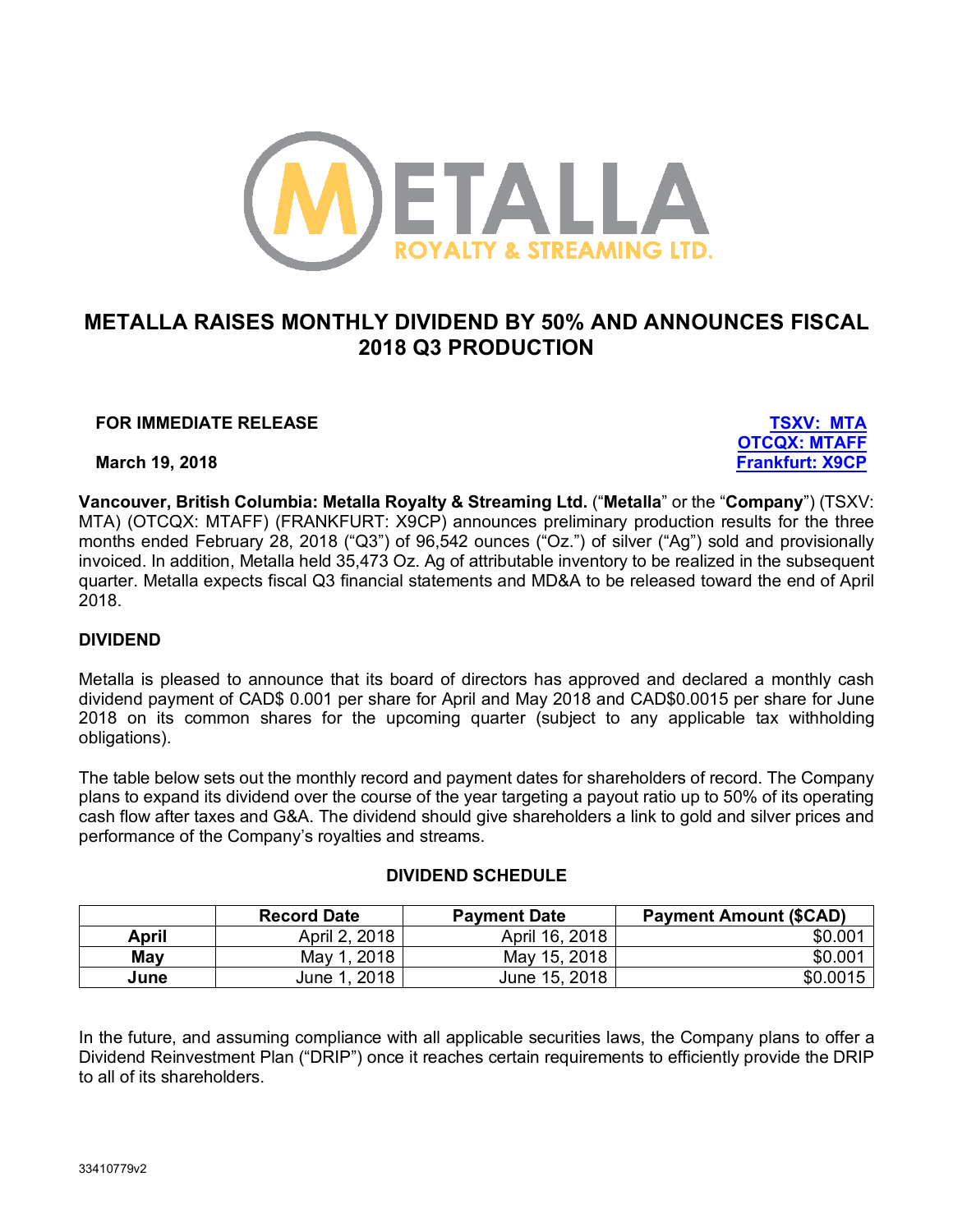Brett Heath, Metalla's President & CEO commented, "For the third quarter of fiscal 2018, our revenue and cash flow continue to support our growing dividend program." Mr. Heath continued, "The increased dividend beginning in June will yield 2.7% on an annual basis based on our current share price<sup>1</sup> of CAD\$0.68. This makes Metalla one of the highest yielding precious metal royalty and streaming stocks. It also means shareholders have a material link to the Company's growth and precious metal prices. We will continue to grow our cash flow and dividend through accretive transactions."

### **Qualified Person**

The technical information contained in this news release has been reviewed and approved by Charles Beaudry, geologist M.Sc., member of the Association of Professional Geoscientists Ontario and of the Ordre des Géologues du Québec. Mr. Beaudry is a QP as defined in "National Instrument 43-101 *Standards of disclosure for mineral projects*.

#### **About Metalla**

Metalla is a precious metals royalty and streaming company. Metalla provides shareholders with precious metal exposure through a diversified portfolio of royalties and streams. Our strong foundation of current and future cash generating asset base, combined with an experienced team gives Metalla a path to become one of the leading precious metal royalty and streaming companies for the next commodities cycle.

For further information, please visit our website at www.metallaroyalty.com

1. Market close on March 16, 2018

#### **Contact Information**

Metalla Royalty & Streaming Ltd. Brett Heath, President & CEO Phone: 604-696-0741 Email: info@metallaroyalty.com Website: www.metallaroyalty.com

*NEITHER THE TSX VENTURE EXCHANGE ("TSX-V") NOR ITS REGULATION SERVICES PROVIDER (AS THAT TERM IS DEFINED IN THE POLICIES OF THE TSX-V) ACCEPTS RESPONSIBILITY FOR THE ADEQUACY OR ACCURACY OF THIS RELEASE.*

#### *Cautionary Note Regarding Forward-Looking Statements*

*This press release contains "forward-looking information" and "forward-looking statements" within the meaning of applicable Canadian and U.S. securities legislation. The forward-looking statements herein are made as of the date of this press release only and the Company does not assume any obligation to update or revise them to reflect new information, estimates or opinions, future events or results or otherwise, except as required by applicable law.* 

*Often, but not always, forward-looking statements can be identified by the use of words such as "plans", "expects", "is expected", "budgets", "scheduled", "estimates", "forecasts", "predicts", "projects", "intends", "targets", "aims", "anticipates" or "believes" or variations (including negative variations) of such words and phrases or may be identified by statements to the effect that certain actions "may", "could", "should", "would", "might" or "will" be taken, occur or be achieved. Forward-looking information in this press release includes, but is not limited to, statements with respect to future events or future performance of Metalla, future payments of dividends, the adoption of the DRIP, disclosure regarding the precious metal purchase agreements and royalty payments to be paid to Metalla by property owners or operators of mining projects pursuant to net smelter returns and other royalty agreements of Metalla, continued ramp-up at the Endeavor Mine, management's expectations regarding Metalla's growth, results of operations, estimated future revenues, carrying value of assets, future dividends, and requirements for additional capital, production estimates, production costs and revenue, future demand for and prices of commodities, expected mining sequences, business prospects and opportunities. Such forward-looking statements reflect management's current beliefs and are based on information currently available to management.*